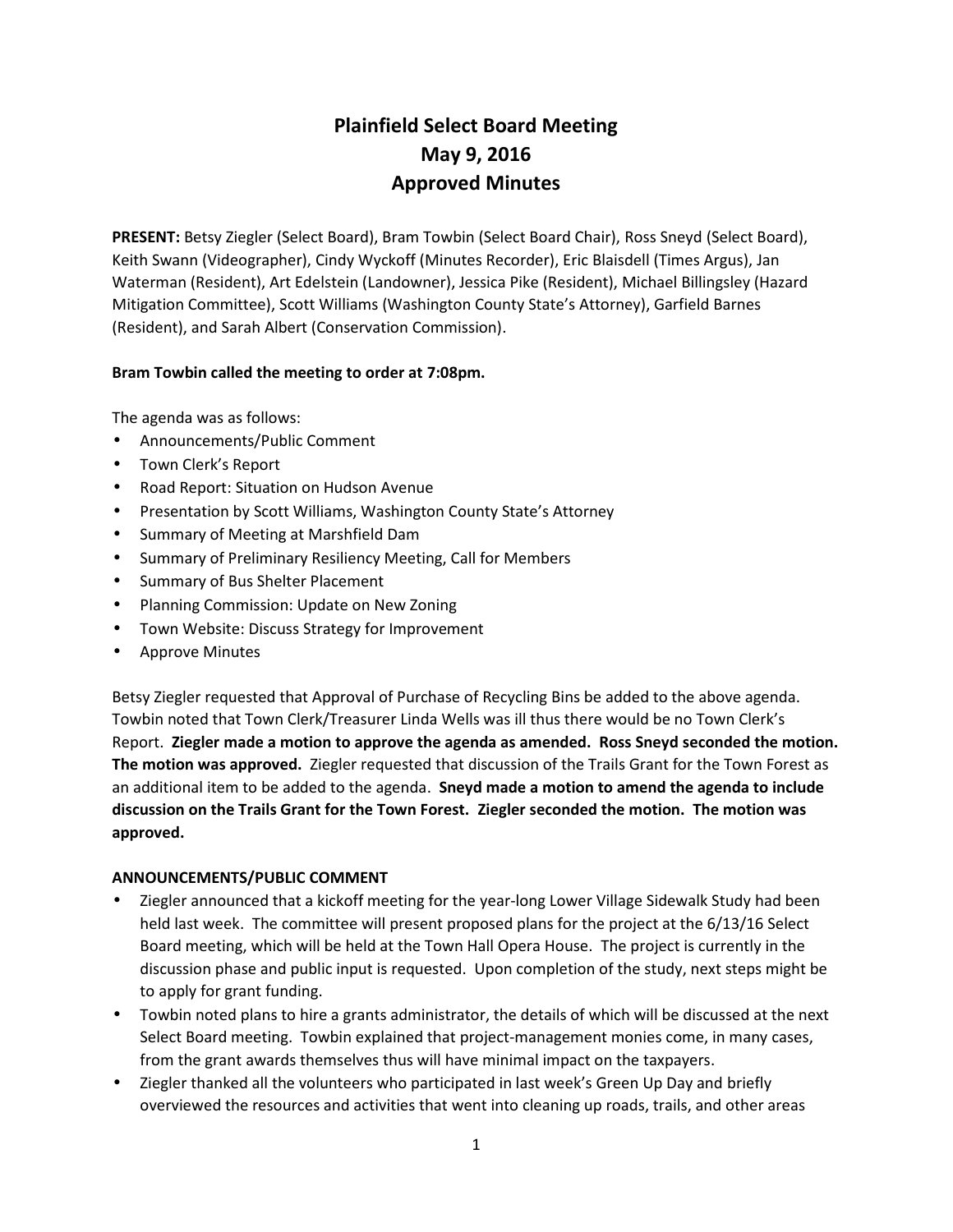throughout Plainfield. Volunteers included students from the high and middle schools. Towbin noted that the lead organizer for Vermont's Green Up Day, Melinda Vieux, is a Plainfield resident and thanked her along with the Plainfield Conservation Commission for their work in coordinating the effort.

- Towbin described the Rain Garden at the Mill Street Park that captures sediment so that it does not run into the Winooski River. Because the standing water can create a breeding habitat for mosquitos and other dangerous pathogens, there will be discussion on what action might be taken to address the situation.
- Towbin thanked the Vermont State Police, specifically Trooper Stackhouse, for apprehending the person responsible for many of the area's burglaries, including the break-in at the Blinking Light Gallery. Towbin noted progress being made on investigating other area robberies.
- Towbin announced that a Development Review Board site visit will take place on 5/11/16 at 6:15pm at the proposed relocation of the GMTA bus shelter on Route 2 by the Post Office. The site visit will be followed by a hearing at 7pm at the Town Office building.

#### **ROAD REPORT**

 Art Edelstein, who owns a house he rents out at 48 Hudson Avenue, presented his concerns over an issue impacting his property, citing the cause, as identified by an engineering company, to be the result of water running off from Hudson Street onto his property that has consequently eroded the ground under his porch and walkway. The estimated repair cost is \$1,250 with a minimum of an additional \$500 to re-asphalt the walkway for a total of \$1,750. Edelstein presented photos of the area, noting that the engineering company has pinpointed the cause of the problem to be the absence of a properly constructed drainage ditch, or swale. Stating that because the Town has done little to prevent the issue from happening by not maintaining the ditch, the Town is culpable for the damage and Edelstein is requesting compensation in the amount of \$1,750 to fix the problem. Towbin, speaking as the Plainfield Road Commissioner, noted that he had met with Road Foreman Mike Nolan early the next morning after learning of the problem, who both then went to the location and dug out the ditch. Towbin stated that the situation is not unique, with many houses throughout the Town sited in locations that pose challenges in road maintenance, especially older dwellings that today would not meet zoning regulations. Towbin further stated that the engineering study did not mention the water running off the roof of the house itself that contributes to the problem. Towbin recommended that grading the ditch should become part of a regular maintenance regime to help address the problem, but that it was not possible for the Town to assume the cost of repairs. Discussion ensued with points being made on each side, resulting in the plan that Sneyd and Ziegler will make a site visit and report back at the next Select Board meeting to hopefully come up with a negotiated solution.

## **PRESENTATION BY SCOTT WILLIAMS, WASHINGTON COUNTY STATE'S ATTORNEY**

 Washington County State's Attorney Scott Williams, who is visiting every Select Board in the County to introduce himself, defined the position of State's Attorney and gave an overview of his tenure since taking office in February 2015. Williams described the types of crimes his office deals with, including DUIs, homicides, assaults, drug cases, fish and game violations, traffic-ticket appeals, and truancies. His office has cleared out a backlog of cases since he took office. Stating the importance of towns knowing who their law-enforcement resources are, Williams cited the names of his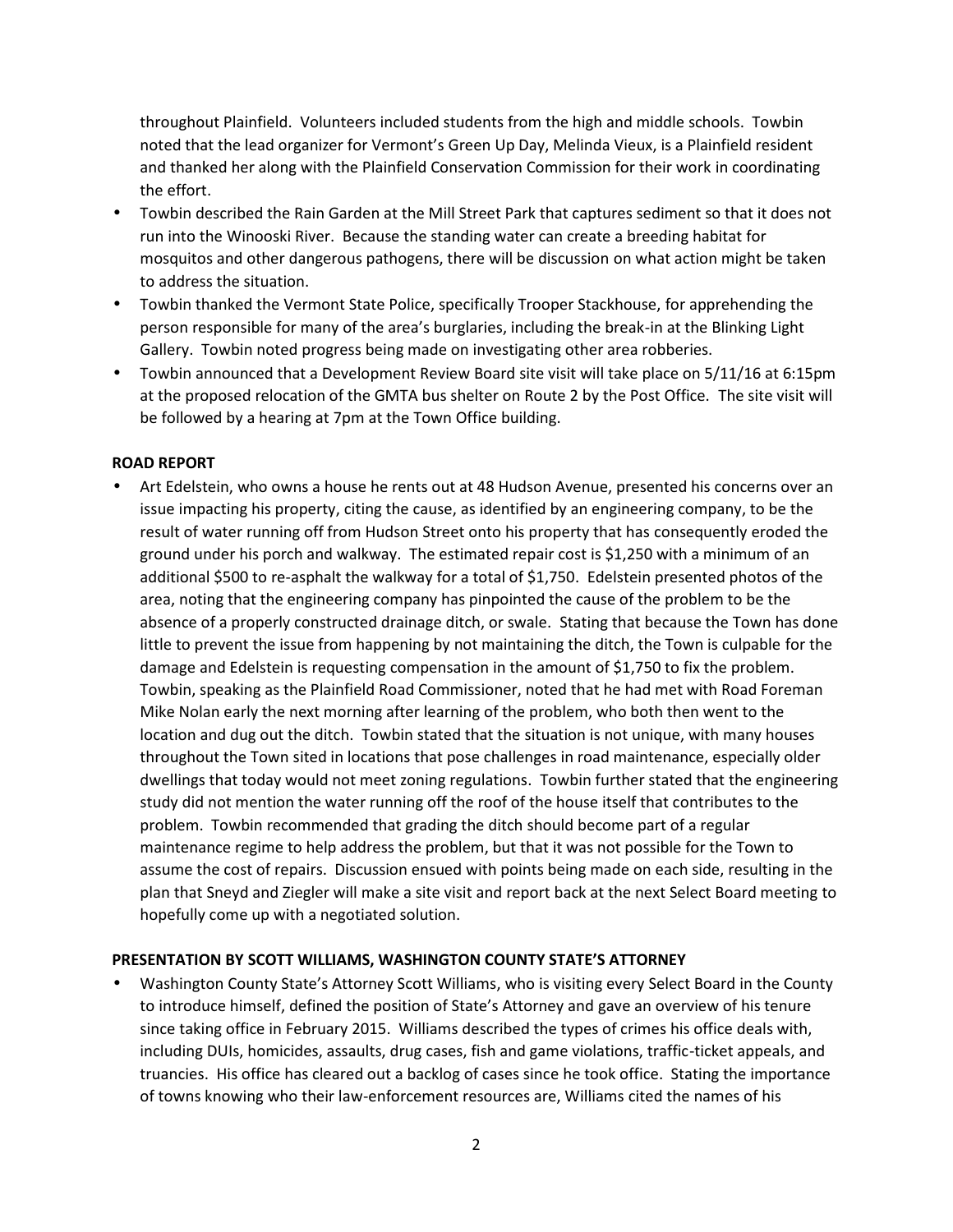deputies, noting their specific areas of expertise. He spoke about his office's progressive sentencing philosophy in giving young people opportunities to learn from their mistakes by coming up with a corrective structure that allows for them to still have a shot at a successful future. He noted the failure of addressing school truancy in his first year in office and hopes to be moving toward a better system in the next year that includes improved interaction between case workers and families. Williams cited that his office had 100% trial wins in 2015 with a slightly lower success rate thus far this year. He noted that every community in Washington County has a drug problem that is bigger than most people think. In addition to interacting with people bringing in and distributing drugs in Vermont, his office is working to take a public health approach to the viral effect of drug crimes, including a Treatment Court that has had decent success, but could be a lot better with improved staffing and resources. Williams finished his presentation by stating that one of his biggest goals over the next few years is to have a county-specific drug intelligence and interdiction model, meaning collaboration between different law-enforcement entities—federal, state, and local—to better target where the product is coming in, along with other interventions. Towbin noted two examples in Plainfield where he believes stronger legal action needs to be taken toward individuals who have become emboldened by the lack of fierce prosecution regarding their known patterns of violence and intimidation. Williams suggested coming back with an investigator from his office for a meeting to specifically discuss how to address these situations. Additional discussion followed on various issues, including forced drugging of incarcerated people awaiting trial; the potential, through some kind of communications vehicle, to provide guidance on steps to take by those who witness suspicious behavior in a community that has experienced a rash of drug-driven crimes; and the idea of community-adjudicated courts for low-level criminal behavior correction. Williams concluded by stating his hope is to visit towns in Washington County once a year to listen to and record residents' grievances.

#### **SUMMARY OF MEETING AT MARSHFIELD DAM**

 Towbin noted that one of the major threats identified by Plainfield's Hazard Mitigation Committee is the potential of the Marshfield Dam to fail during a major storm event. The issues include both concerns about the dam's infrastructure and the manual operation of the flood gates. The recent meeting included representatives from Green Mountain Power (GMP) and plans are to hold a follow-up meeting to go through the emergency plan to ensure that everything has been carefully considered, including communications, in the event of an emergency situation. Investment in infrastructure will be discussed regarding installing a more automated, modern system of operating the flood gates. Hazard Mitigation Committee member Michael Billingsley added additional details, including conducting an exercise simulating an event actually underway to determine the accessibility of highway routes, evacuation plans, and movement of emergency equipment. He noted his requests to GMP to fund the creation of more accurate inundation maps, to alert the towns to a dam failure or that a large amount of water is about to be released, and to support towns in developing emergency, communications, and evacuation plans. Sneyd made clear that the dam is currently safe. Towbin agreed, however, noted that the problem is with increasingly powerful weather events that warrant upping the game in terms of preparing for the worst.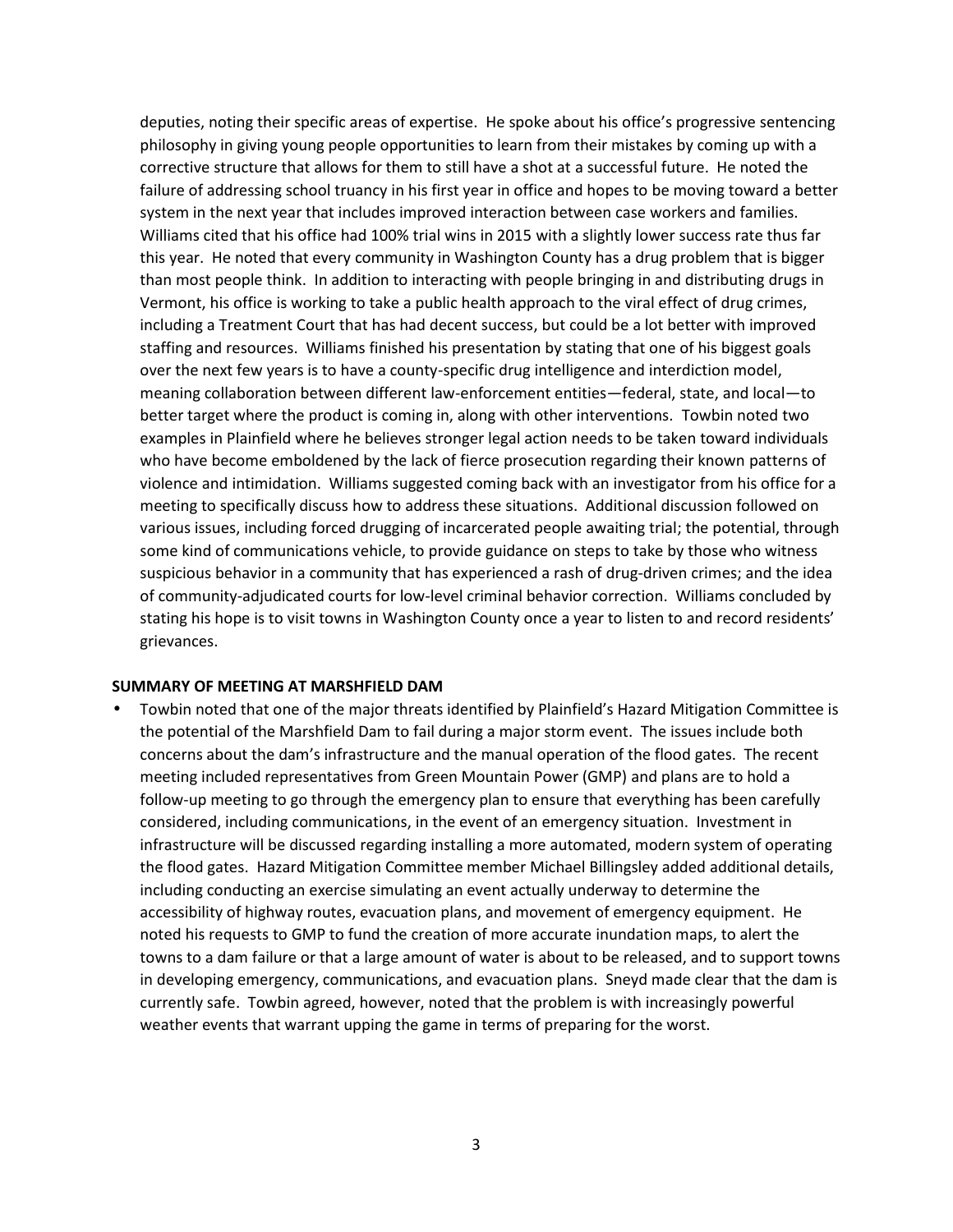#### **SUMMARY OF PRELIMINARY RESILIENCY MEETING, CALL FOR MEMBERS**

 Ziegler reported on a recent meeting of the Resilience Awareness and Action Project Committee, where the group met new Project Coordinator Sarah McShane and discussed what the committee might be doing as a group over the next year. The committee is hoping to involve more members of the community and members will be attending a Resiliency workshop at Norwich University on 5/20-21 to learn about what other communities have done in the area of resiliency. Anyone interested in joining the committee and/or attending the workshop should contact Ziegler, David Strong, or Sarah McShane. Ziegler added that no expertise is required of those who join the committee and that there will be opportunity for community members to participate in a lot of different ways. Plans are to conduct a survey over the summer to determine some of the concerns in the community after which the committee will begin to meet with experts to decide on projects to undertake.

#### **PURCHASE OF RECYCLING BINS**

 Referring to new Vermont rules regarding the management of waste, Towbin reported that all any place where there is a publicly provided trash receptacle, the location also needs to include a recycling component. Ziegler presented her recommendations for purchasing recycling bins, the cost of which, up to \$150, will be covered by a grant from the Central Vermont Solid Waste Management District. Towbin put out a call for volunteers to help empty the trash receptacle at the Mill Street Park. Discussion followed on the possibility of siting recycling bins at the Park and Ride. **Ziegler made a motion to approve the \$153.12 purchase of various recycling bins. Sneyd seconded the motion. The motion was approved.** Ziegler requested that the item of identifying people to help empty the recycling bins be included in a future agenda. Ideas presented by residents in attendance included capturing litterers in the act via cameras and following up on Green Up Day with various volunteers who had wanted to sort through collected trash that day for items to recycle.

## **PLANNING COMMISSION: UPDATE ON NEW ZONING**

 Towbin noted that the Town of Plainfield is updating its Zoning Regulations and the Select Board would like to schedule its public hearing on it by August so a final vote can be included during the Primary Election on 8/9/16. In conversations with Will Colgan, head of the Planning Commission, Towbin cited the major changes to the Zoning Regulations will be one document containing zoning, subdivision, and flood hazards with changes most impacting those properties in the new flood hazard zone. Those with ideas, questions, or concerns should contact Colgan at plainfieldpc@gmail.com, call his cell phone at 793-2836, or contact any of the Planning Commission members.

## **SUMMARY OF BUS SHELTER PLACEMENT**

 Towbin announced a meeting being held on 5/11/16 about the placement of the relocated bus shelter on Route 2 in front of the Post Office. Concerns include the fact that most of the people using the bus are going westbound, which involves crossing Route 2 to board the bus. Noting that he is not taking a position on it, Towbin stated that there is a designated VTRANS-approved walkway with signs.